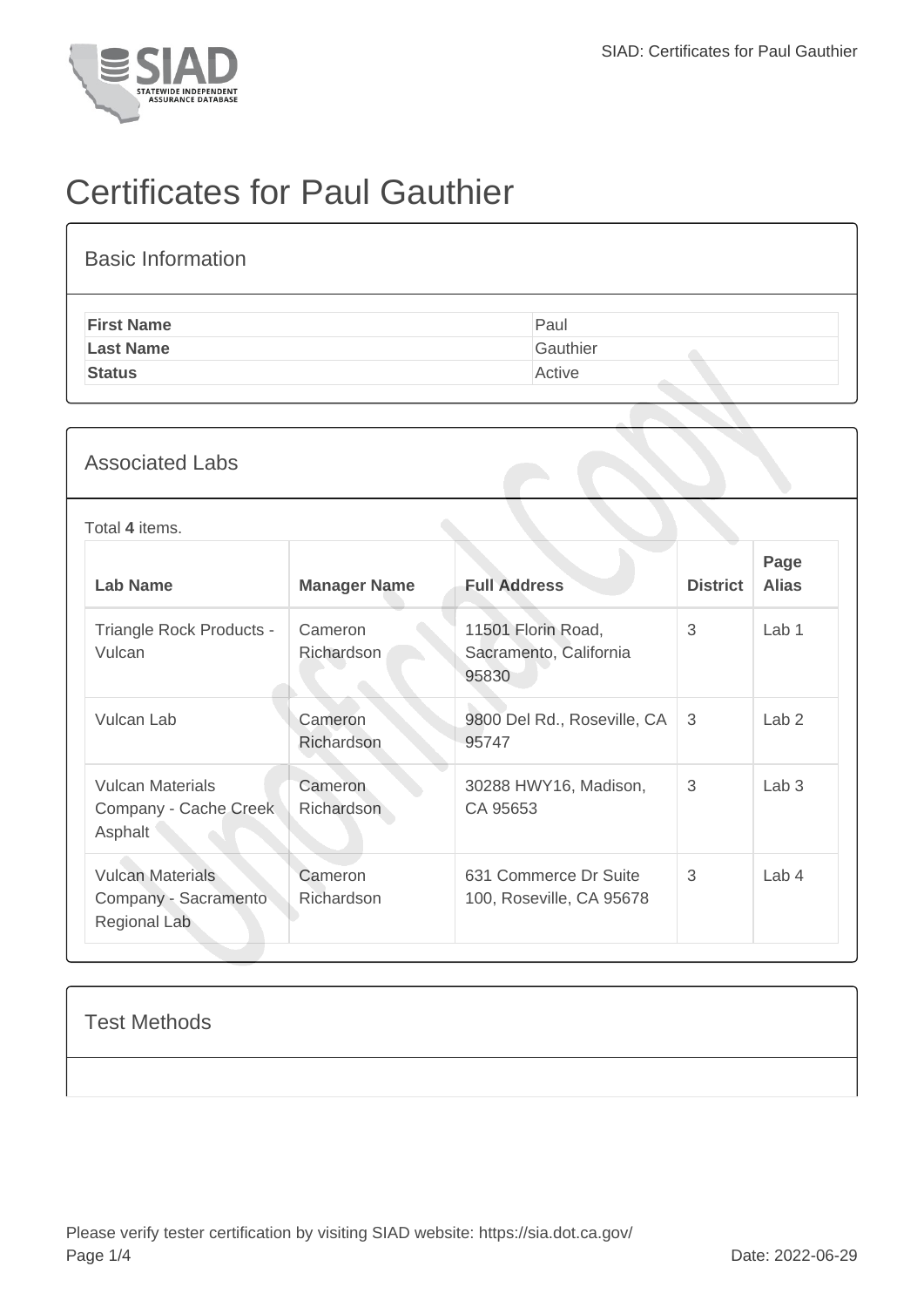

### California Test (CT) Certifications

Total **3** items.

| <b>Test Method</b>                                            | <b>Expiration</b><br><b>Date</b> | <b>Status</b>  | <b>IA Responsible</b> | Within<br>Lab(s)<br><b>Scope</b>            | <b>Comments</b>  |
|---------------------------------------------------------------|----------------------------------|----------------|-----------------------|---------------------------------------------|------------------|
| CT 105 Calculations -<br>Gradings (JTCP - HMA<br>$1/$ S&A)    | 2022-05-10                       | <b>Expired</b> | Shaya<br>Meisamifard  | Lab 2, Lab<br>3, Lab 4                      | (No<br>comments) |
| CT 125 AGG Sampling<br>- AGGREGATES<br>$(JTCP - HMA I / S&A)$ | 2022-05-10                       | <b>Expired</b> | Shaya<br>Meisamifard  | Lab 1, Lab<br>2, Lab 3,<br>Lab <sub>4</sub> | (No<br>comments) |
| CT 125 HMA Sampling<br>- HMA (JTCP - HMA I)                   | 2022-05-10                       | <b>Expired</b> | Jasdeep<br>Sandhu     | Lab 2, Lab<br>3, Lab 4                      | (No<br>comments) |

## AASHTO/ASTM Proficiencies

Total **13** items.

| <b>Test Method</b>                                                                    | <b>Expiration</b><br><b>Date</b> | <b>Status</b>  | <b>IA Responsible</b> | <b>Within</b><br>Lab(s)<br><b>Scope</b> | <b>Comments</b>  |
|---------------------------------------------------------------------------------------|----------------------------------|----------------|-----------------------|-----------------------------------------|------------------|
| <b>AASHTO T11 Sieve</b><br>Analysis (Washing) -<br>Fine Aggregates (JTCP<br>$-HMA I)$ | 2022-05-10                       | <b>Expired</b> | Shaya<br>Meisamifard  | Lab $2$ ,<br>Lab <sub>3</sub>           | (No<br>comments) |
| <b>AASHTO T27 Sieve</b><br>Analysis - Fine and<br>Coarse Aggregates<br>(JTCP - HMA I) | $2022 - 05 - 10$                 | <b>Expired</b> | Shaya<br>Meisamifard  | Lab $2$ ,<br>Lab <sub>3</sub>           | (No<br>comments) |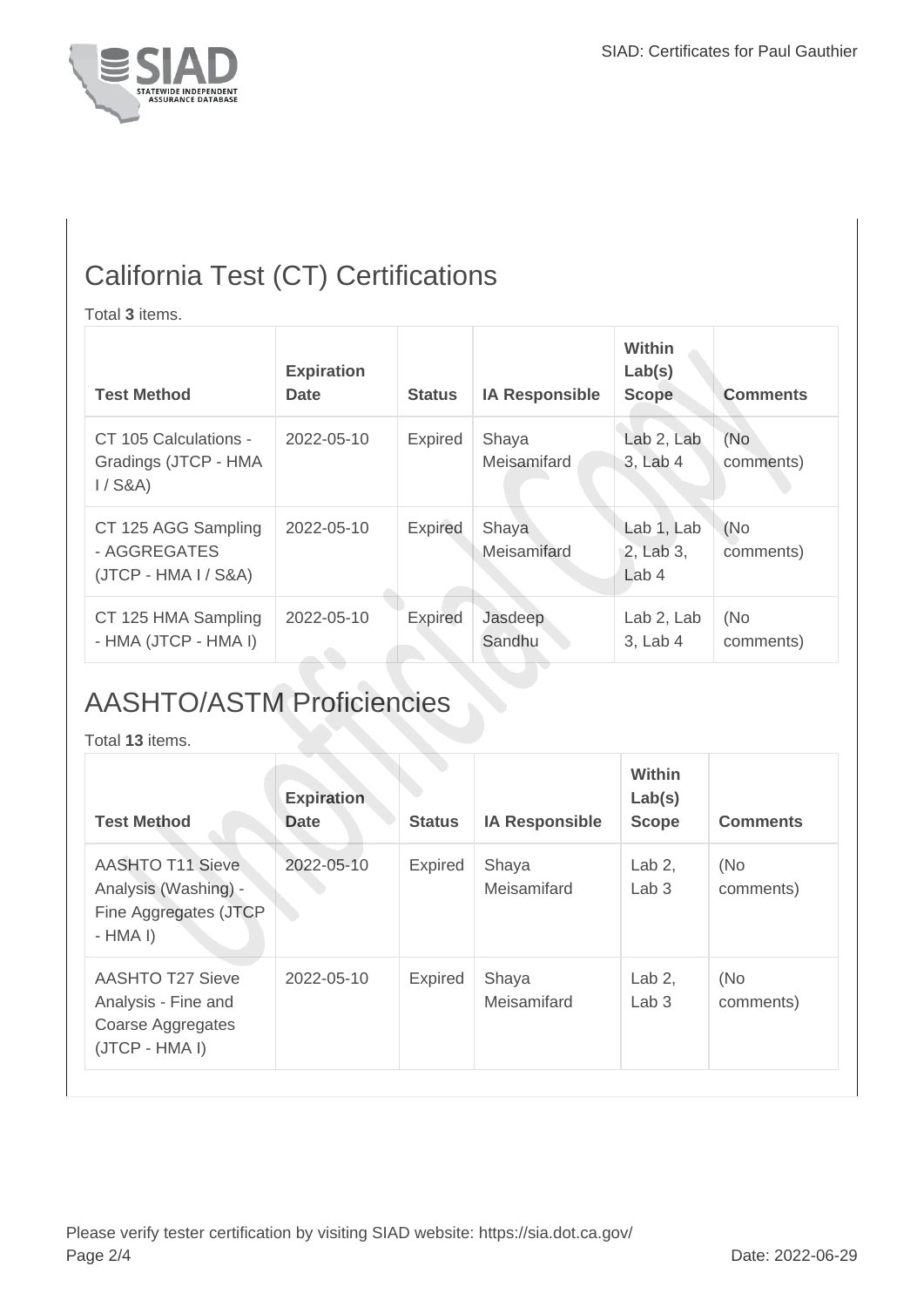

| <b>Test Method</b>                                                            | <b>Expiration</b><br><b>Date</b> | <b>Status</b>  | <b>IA Responsible</b> | Within<br>Lab(s)<br><b>Scope</b> | <b>Comments</b>  |
|-------------------------------------------------------------------------------|----------------------------------|----------------|-----------------------|----------------------------------|------------------|
| <b>AASHTO R47</b><br>Reducing Samples of<br>HMA (JTCP - HMA I)                | 2022-05-10                       | Expired        | Shaya<br>Meisamifard  | Lab <sub>2</sub>                 | (No<br>comments) |
| <b>AASHTO R76</b><br>Reducing Samples of<br>Agg (JTCP - HMA I)                | 2022-05-10                       | <b>Expired</b> | Shaya<br>Meisamifard  | Lab $2,$<br>Lab <sub>3</sub>     | (No<br>comments) |
| AASHTO T166 Bulk<br>SpG of Compacted<br>HMA - SSD (JTCP -<br>HMA II)          | 2022-05-30                       | <b>Expired</b> | Jasdeep Sandhu        | Lab <sub>2</sub>                 | (No<br>comments) |
| AASHTO T176 Sand<br>Equivalent (JTCP -<br>HMA I)                              | 2022-05-10                       | <b>Expired</b> | Shaya<br>Meisamifard  | Lab $2$ ,<br>Lab <sub>3</sub>    | (No<br>comments) |
| AASHTO T209 Max<br>SpG and Density -<br>HMA (JTCP - HMA II)                   | 2022-05-30                       | <b>Expired</b> | Jasdeep Sandhu        | Lab $2$ ,<br>Lab <sub>3</sub>    | (No<br>comments) |
| <b>AASHTO T255</b><br>Evaporable Moisture<br>Content (JTCP - HMA<br>$\vert$ ) | 2022-05-10                       | Expired        | Shaya<br>Meisamifard  | Lab $2$ ,<br>Lab <sub>3</sub>    | (No<br>comments) |
| AASHTO T269 Percent<br>Air Voids - HMA (JTCP)<br>$-HMA$ II)                   | 2022-05-30                       | Expired        | Jasdeep Sandhu        | Lab 2                            | (No<br>comments) |
| <b>AASHTO T275 Bulk</b><br>SpG - HMA (JTCP -<br>HMA II)                       | 2022-05-30                       | <b>Expired</b> | Jasdeep Sandhu        | Lab <sub>2</sub>                 | (No<br>comments) |